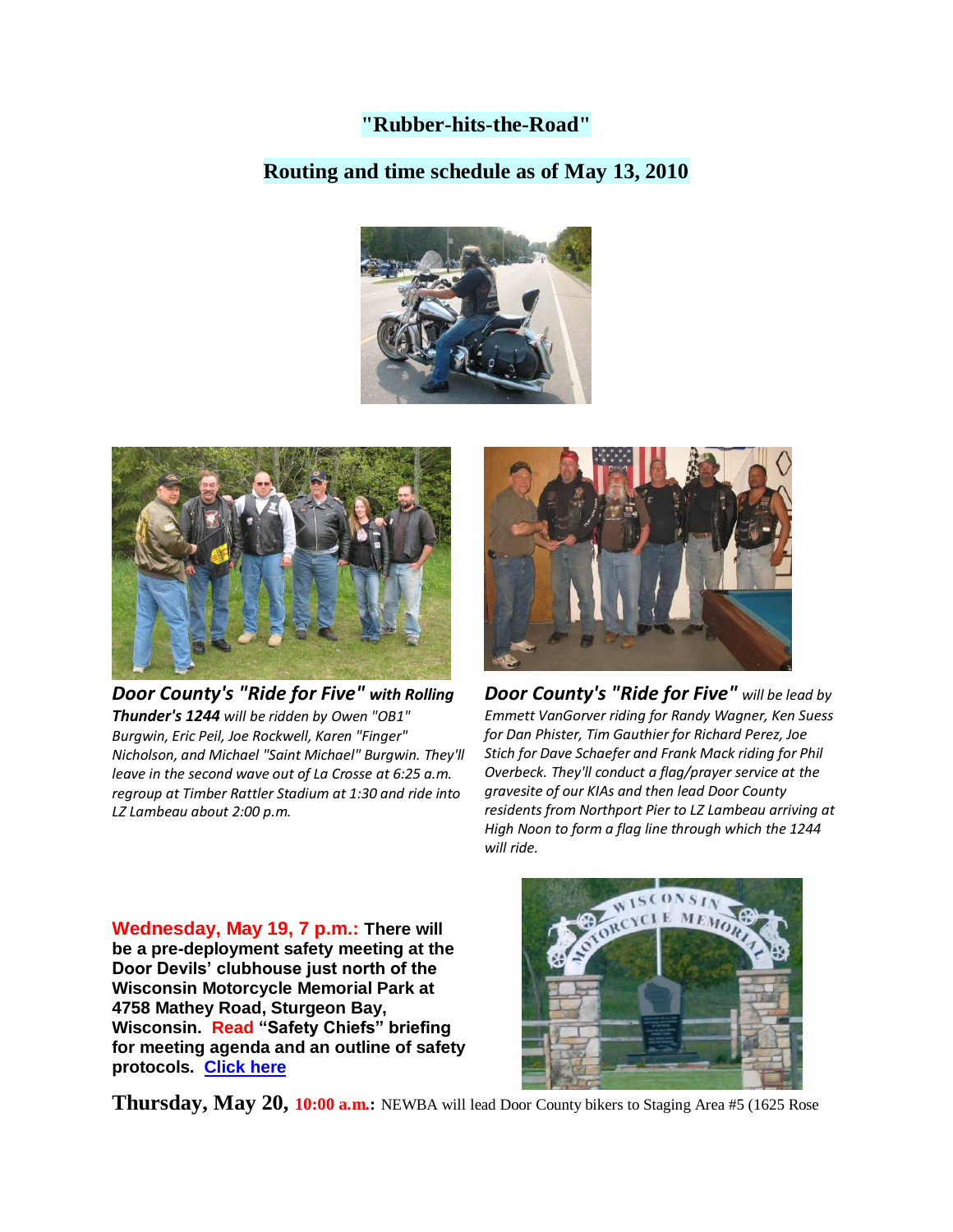Street) in La Crosse to attend Rolling Thunder's 7 p.m. pre-deployment safety meeting.

# **Riding with Rolling Thunder's 1244**

**Friday, May 21 - 6 a.m.:** Our 5 KIA R&R bikers will ride with Rolling Thunder's 1244 leaving La Crosse in the second of eleven waves headed for Timber Rattler Stadium where they'll re-assemble and ride into LZ Lambeau estimated time of arrival "ETA" 2:00 p.m. Friday afternoon.

**Note: The 1244 will deploy from La Crosse in 11 waves all to arrive before 1:30 p.m. at Timber Rattler Stadium in Appleton. The State Patrol plans to hold the 1244 "Registered" bikers at Timber Rattler Stadium and push other bikers through to LZ Lambeau where they'll form a flag line on Lombardi Ave. The 1244 registered bikers will be released from Timber Rattler Stadium in four waves of 311 bikers starting at 1:30 p.m. to arrive LZ Lambeau at or shortly after 2 p.m.** 

**The 1244 will ride through a flag line on Lombardi Ave. turning right on Ridge to pass the moving WALL then left into LZ Lambeau parking in the southwest parking lot across from the Moving WALL.** 

**Friday, May 21 – 6:00 a.m. American Legion Post 402 will assemble at the gravesite of Richard Perez and conduct a flag salute and prayer service written by AMVET Post 51's Rev. Roger Falk before boarding the ferry scheduled to land at Northport Pier at 7:30 a.m.**

**When 555 yards off shore the Captain will sound 5 blasts to signal bikers on shore to fall-in behind prepositioned KIA bikers!**



**Friday, May 21 – 6:00 a.m.** A biker riding for each of our 5 KIA's will fall-in graveside at Bayside Cemetery for Army Sergeant First Class Dan L. Pfister ( [Panel 56W line 26](http://thewall-usa.com/info.asp?recid=40545)**)** and Army 1st Lieutenant Philip M. Overbeck (**[Panel 09W line 40\)](http://thewall-usa.com/info.asp?recid=38970);** at Saint Peter and Paul Institute for Army Sergeant David R. Schaefer (**[Panel 26W line 94\)](http://thewall-usa.com/info.asp?recid=45799); and** at Egg Harbor town cemetery for Army Corporal Randal W. Wagner (**[Panel 38W line 80\)](http://thewall-usa.com/info.asp?recid=54023). They'll** each conduct a flag salute and prayer service written by AMVET Post 51's Rev. Roger Falk before **move-out alone for Northport where they'll fall-in at 7:25 and stand mission ready to meet Islanders arriving on the 7:30 ferry.** [Click here](Roger_Falk_LZLambeauEternalGod.pdf) to download and copy the prayer!

**Friday, May 21 – Door County's** 5 KIA' bikers will **deploy from Northport Pier no later than 7:45 a.m.** followed by Islanders to arrive at *Staging Area #2 at 7:55 a.m.* The Sheriff will sound his siren 5

times as the convoy approaches as a signal to bikers lined up in front of the Pioneer Store and residents pre-positioned north of the store to "Start their engines!" Bikers will fall-in behind bikers and residents behind residents as the convoy passes. [Click here](LZLambeauStagingAreaMgmtApril10.pdf) to review Staging Area protocols).

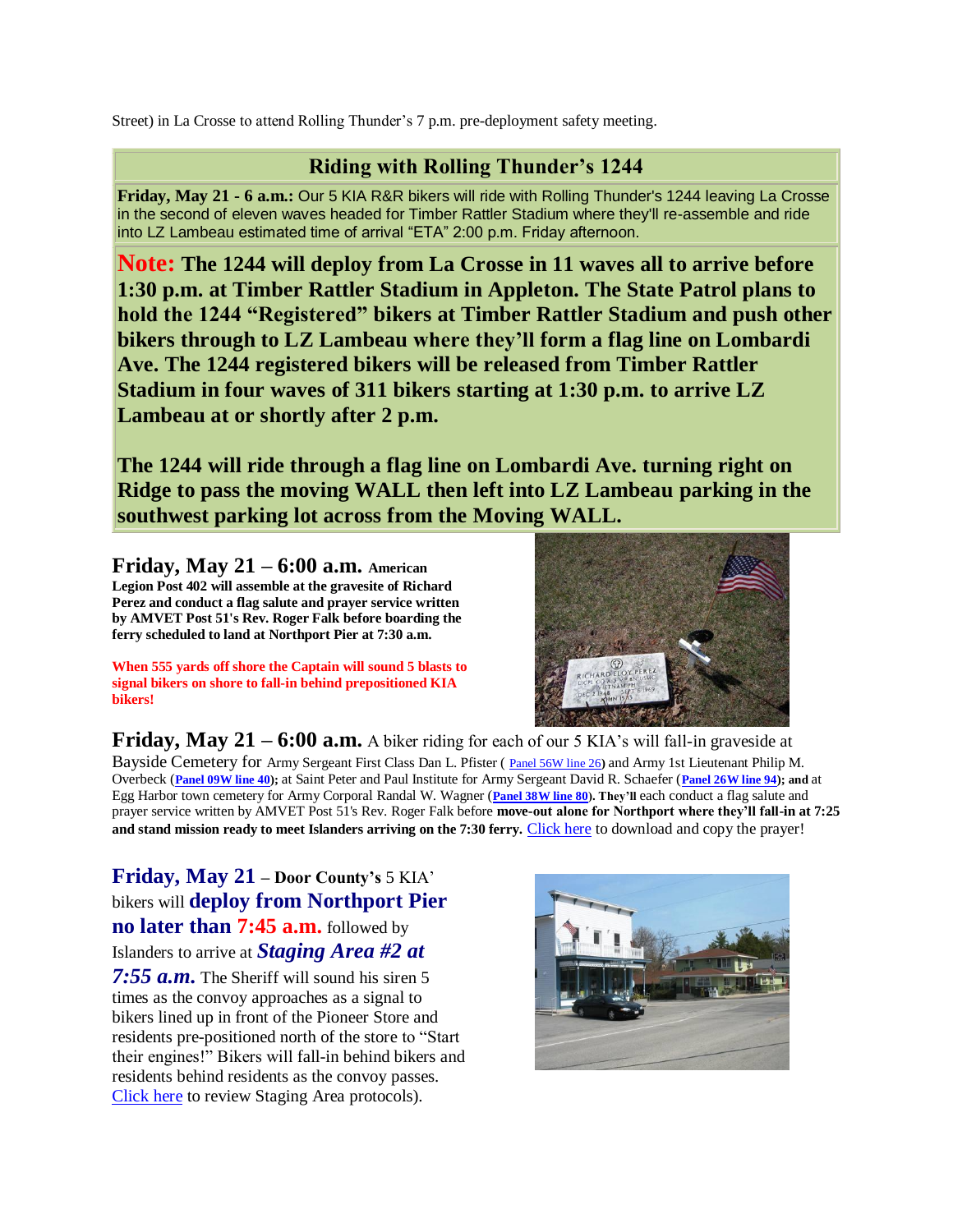**Deployment out of Staging Area #2 should be no later than 8:05 a.m. so we'll pass Gibraltar High School at approximately 8:35 a.m. and on to Egg Harbor where the convoy will pause at the Egg Harbor Town Cemetery to honor** 

#### **Randy Wagner. After a short pause the convoy will leave Egg Harbor at 8:50 a.m.**

**heading south past Randy's brother Ralus and Rodney's homes on #42 then turning left on Whitefish Bay Road heading roughly 3 miles to Hwy 57 then right to Institute to pause at**

**Schaefer's gravesite at Saint Peter and Paul's** 

**Catholic Cemetery at 9:10 a.m.** then turning right on County "P" next to the Institute bar toward and crossing Hwy #42 on to Dunn Road until turning left on Bay Shore Drive and heading south to Bayside Cemetery to pause at the gravesites of...

#### **Phil Overbeck and**

Drive into Sturgeon Bay going down Third Avenue until turning left on Michigan to arrive at the...





**Look for red votive candle!**



**Site in shadow of car!**



**Site is right of the black car**



**Dan's site is at 2 O'clock from cemetery entrance. At sun set the white cross casts a shadow across name grave.**

**Fallen Veterans Memorial at 9:45 a.m. where the convoy will STOP for a 10:00 a.m. memorial service before continuing on at 10:20 to pass**